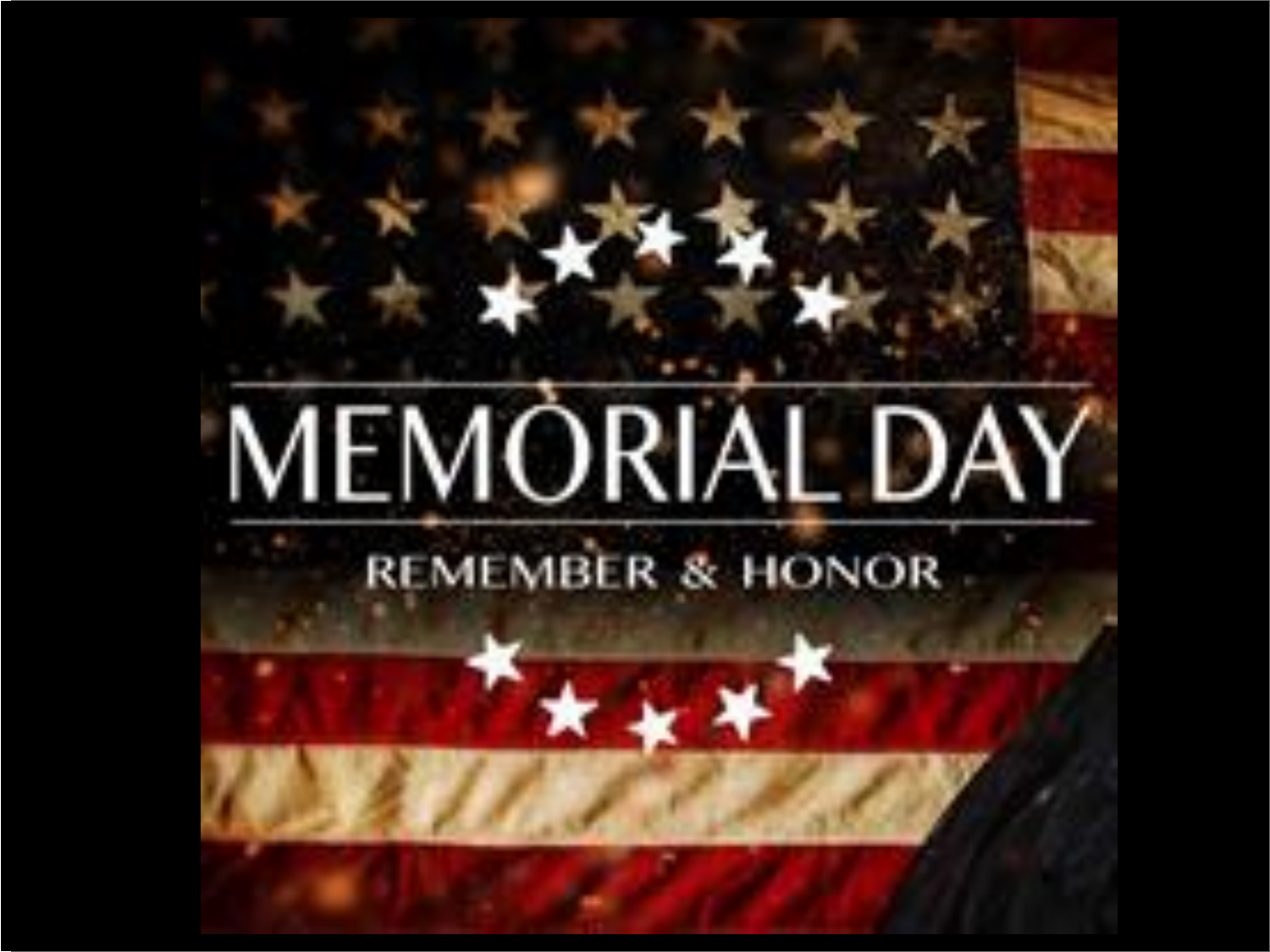

**Normandy American Cemetery**



**Lorraine American Cemetery**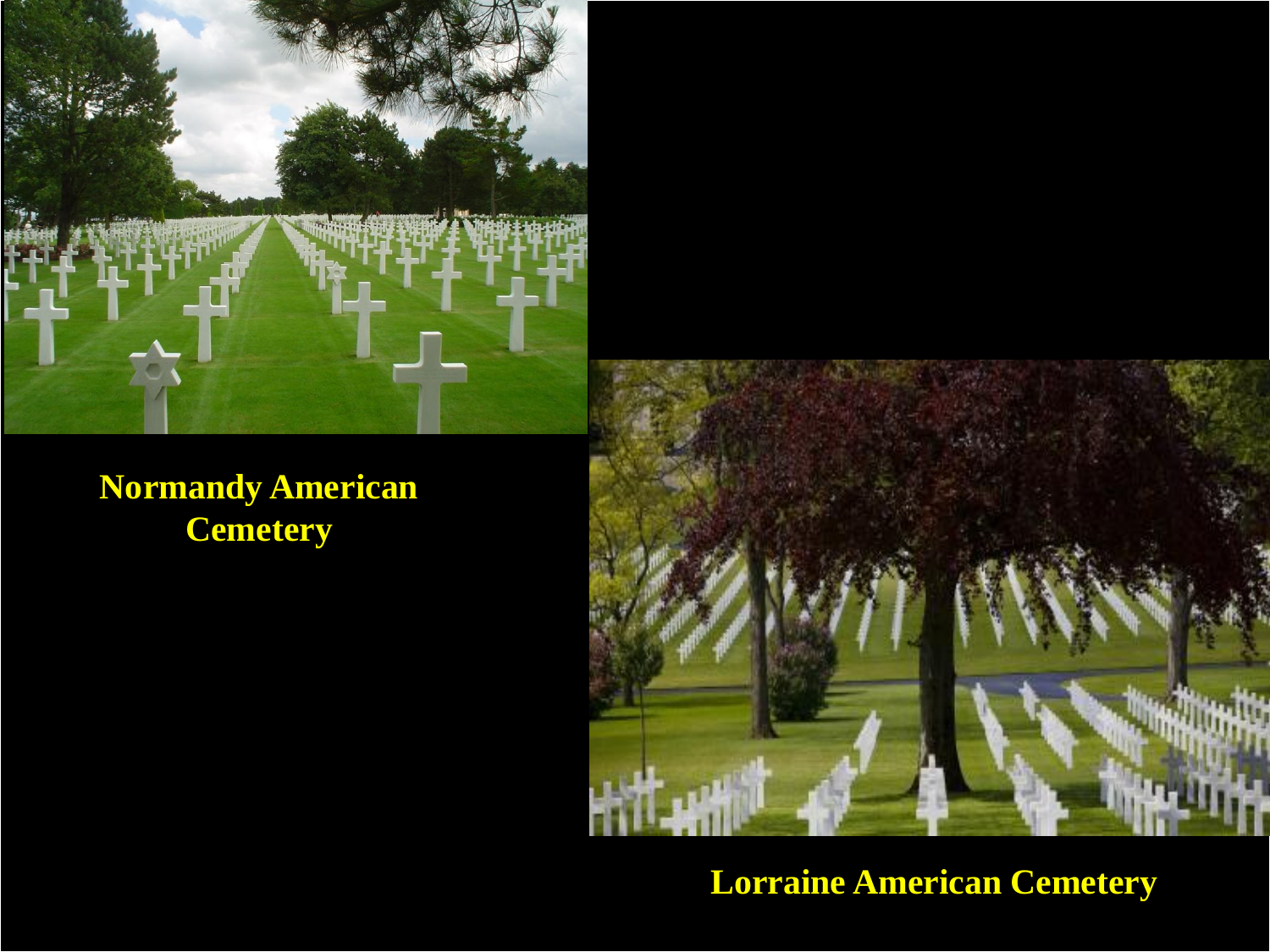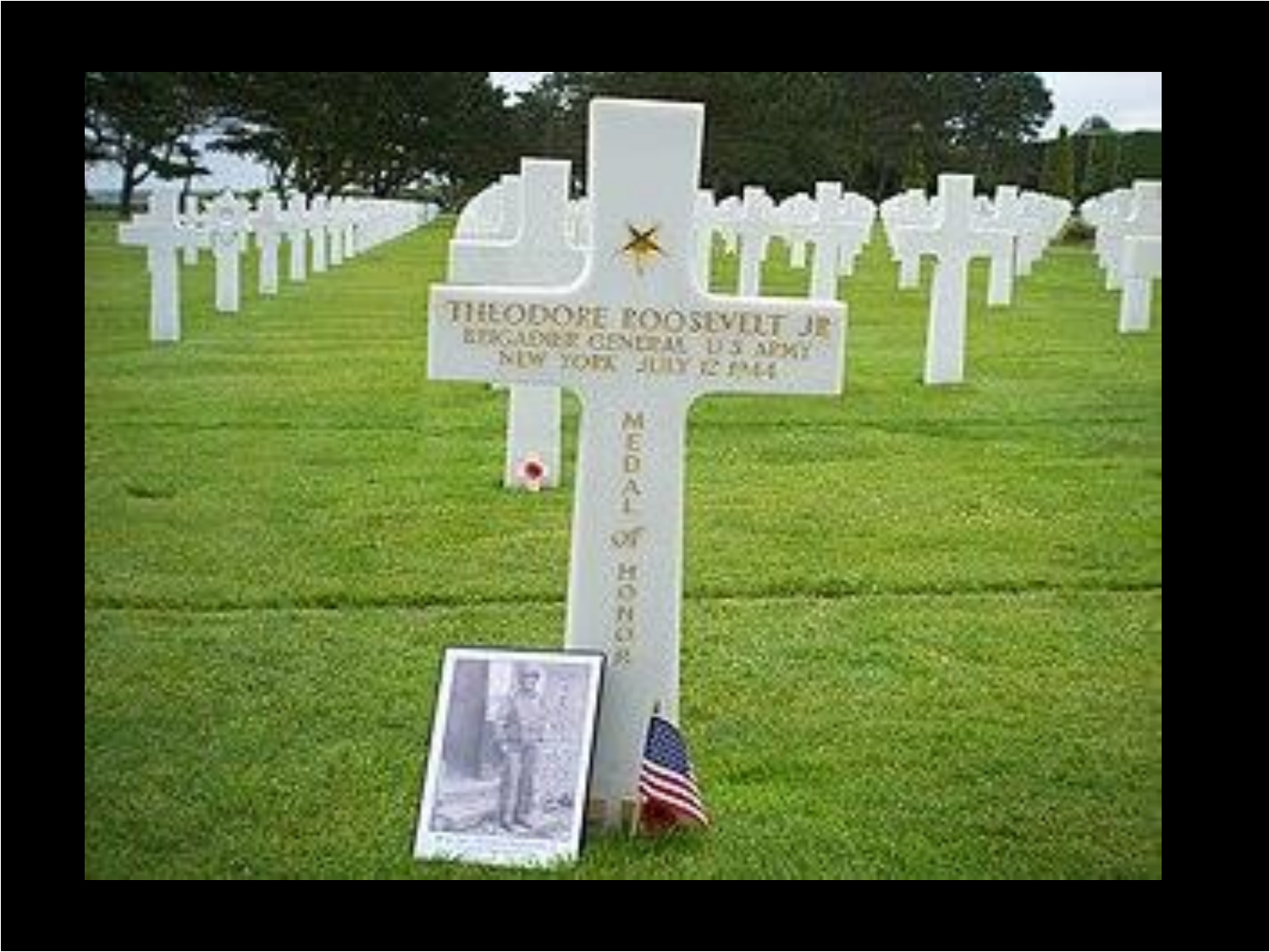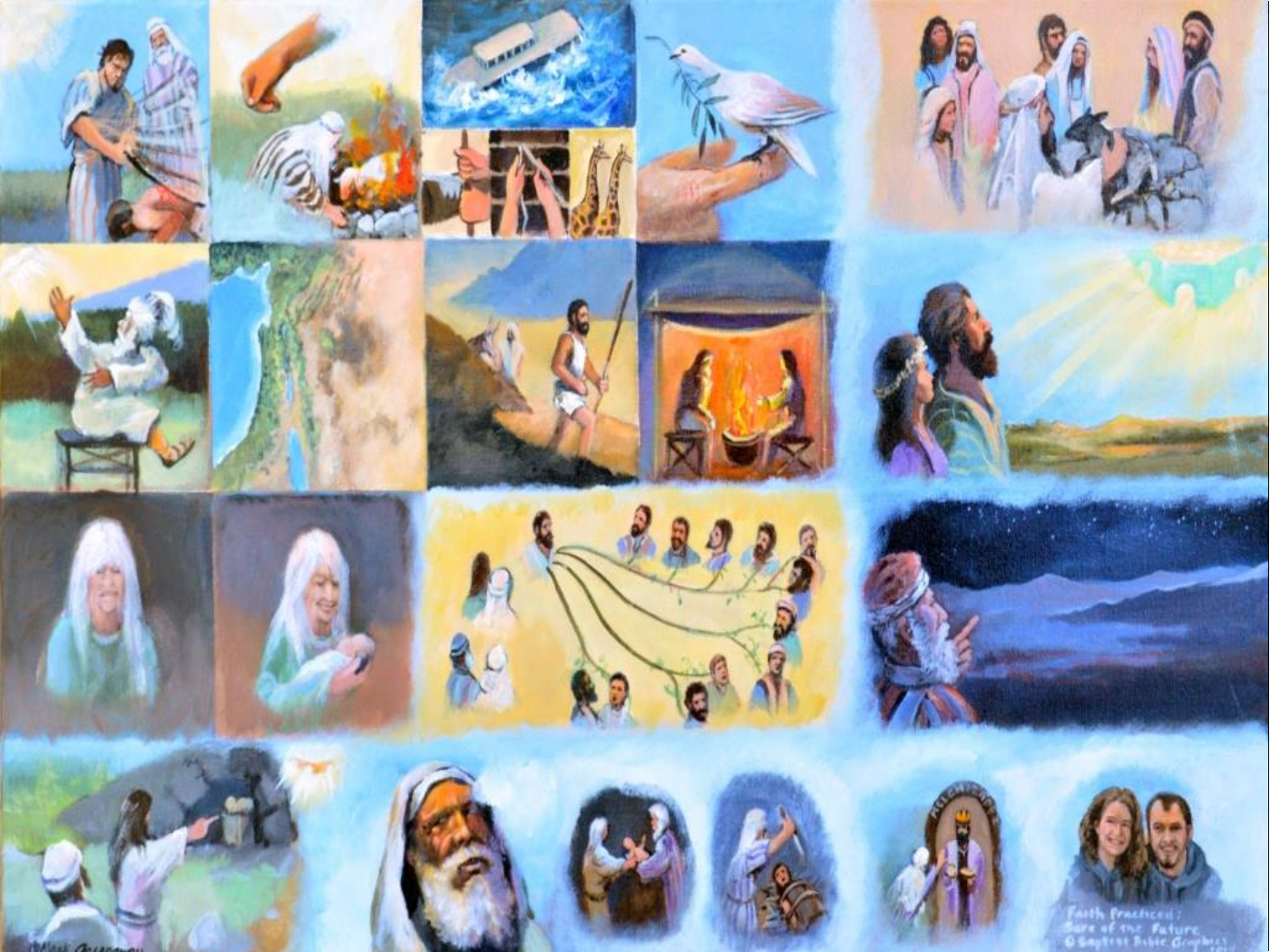

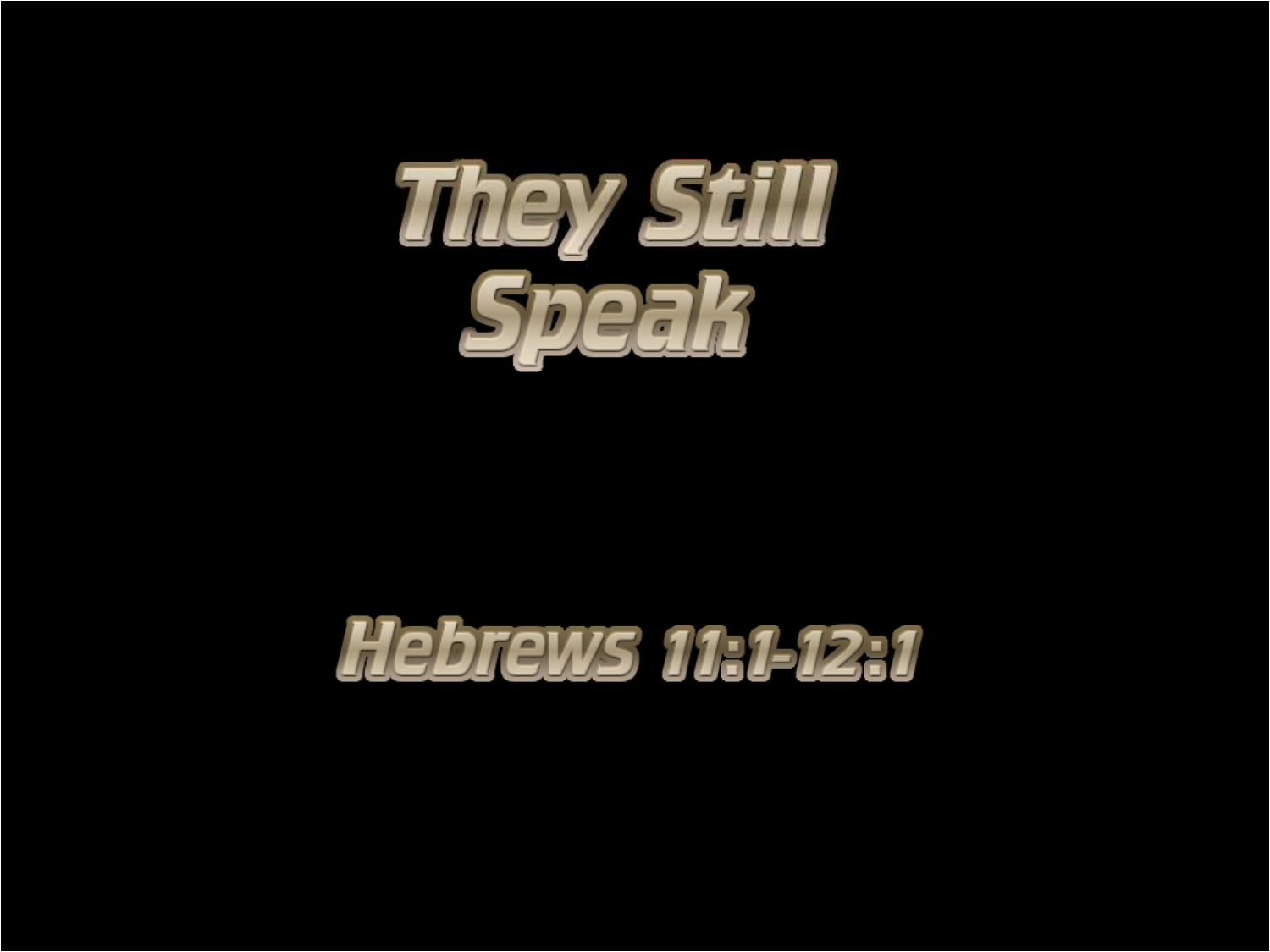#### **Hebrews 11:4**

**By faith Abel offered unto God a more excellent sacrifice than Cain, by which he obtained witness that he was righteous, God testifying of his gifts: and by it he being dead yet speaketh.**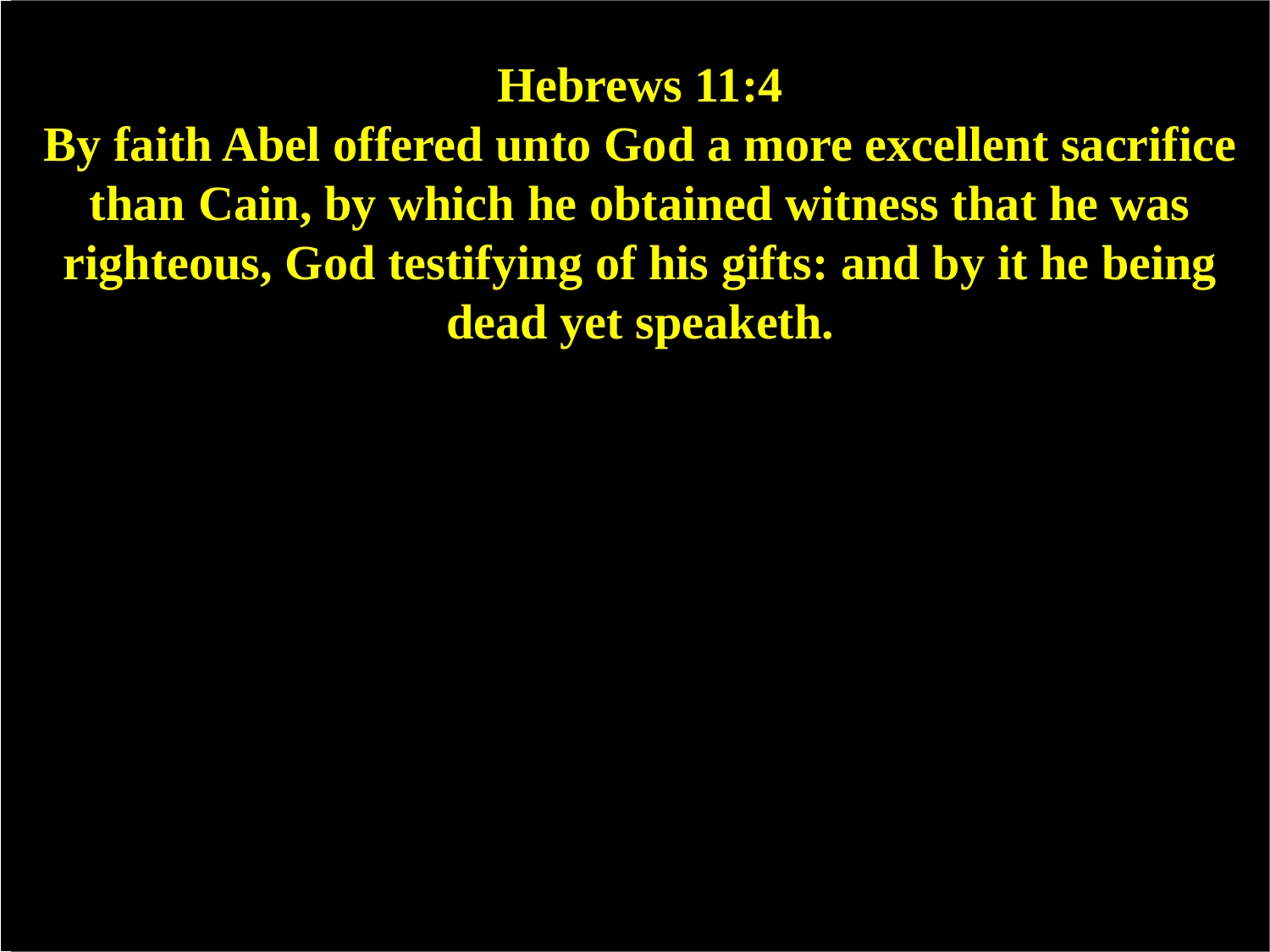# **They understood the Bible definition of faith Hebrews 11:1 Now faith is the substance of things hoped for, the evidence of things not seen. I. They Understood The Words of Faith**

**A. "Substance" = A firm trust "Faith is to believe what we do not see, and the reward of this faith is to see what we believe." - Augustine** 

**B. "Things hoped for" = to wait for salvation with joy and full of confidence "Faith is voluntary anticipation." Clement**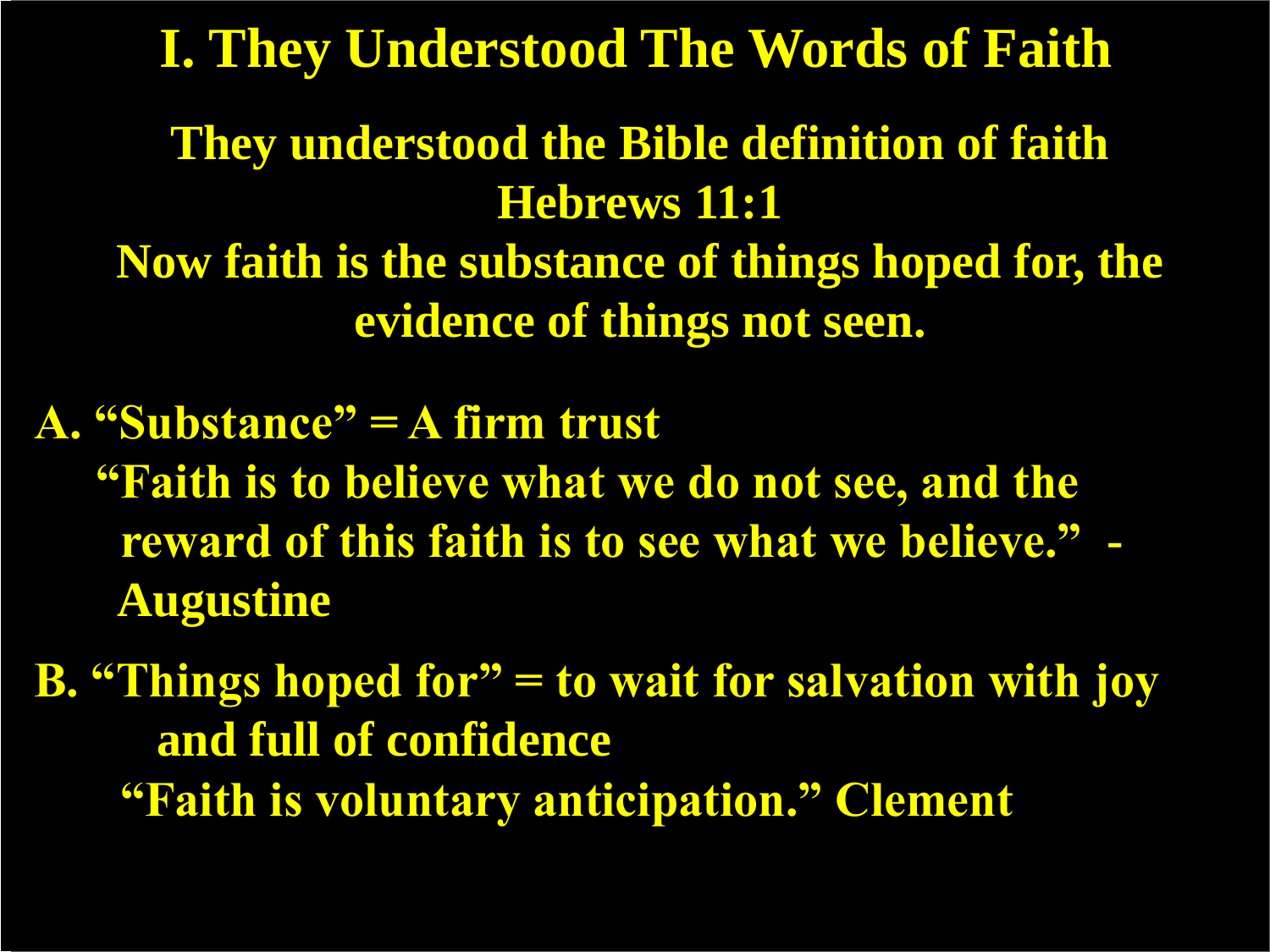## **I. They Understood The Words of Faith**

- **C. "Evidence" = A proof, that by which a thing is proved or tested**
- **D. "things not seen" = that which exist that you do not physically see**
- **1 Corinthians 2:13-14**

**13 Which things also we speak, not in the words which man's wisdom teacheth, but which the Holy Ghost teacheth; comparing spiritual things with spiritual. 14 But the natural man receiveth not the things of the Spirit of God: for they are foolishness unto him: neither can he know them, because they are spiritually discerned.**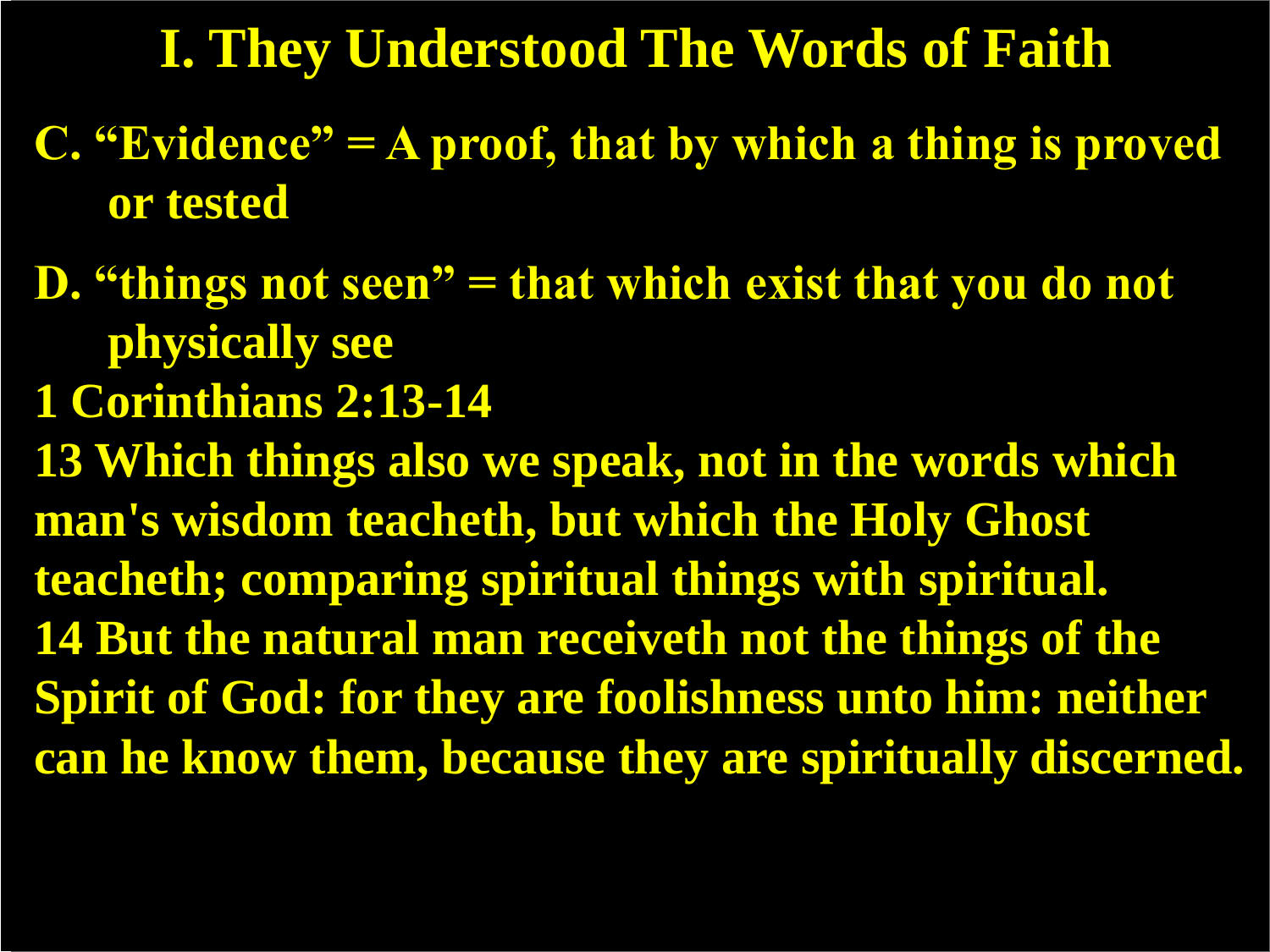### **II. They Made A Declaration of Faith**

**Hebrews 11:6**

**But without faith it is impossible to please him: for he that cometh to God must believe that he is, and that he is a rewarder of them that diligently seek him.**

**A. A necessity to please God**

**B. An action to approach God**

**C. An acknowledgment from God**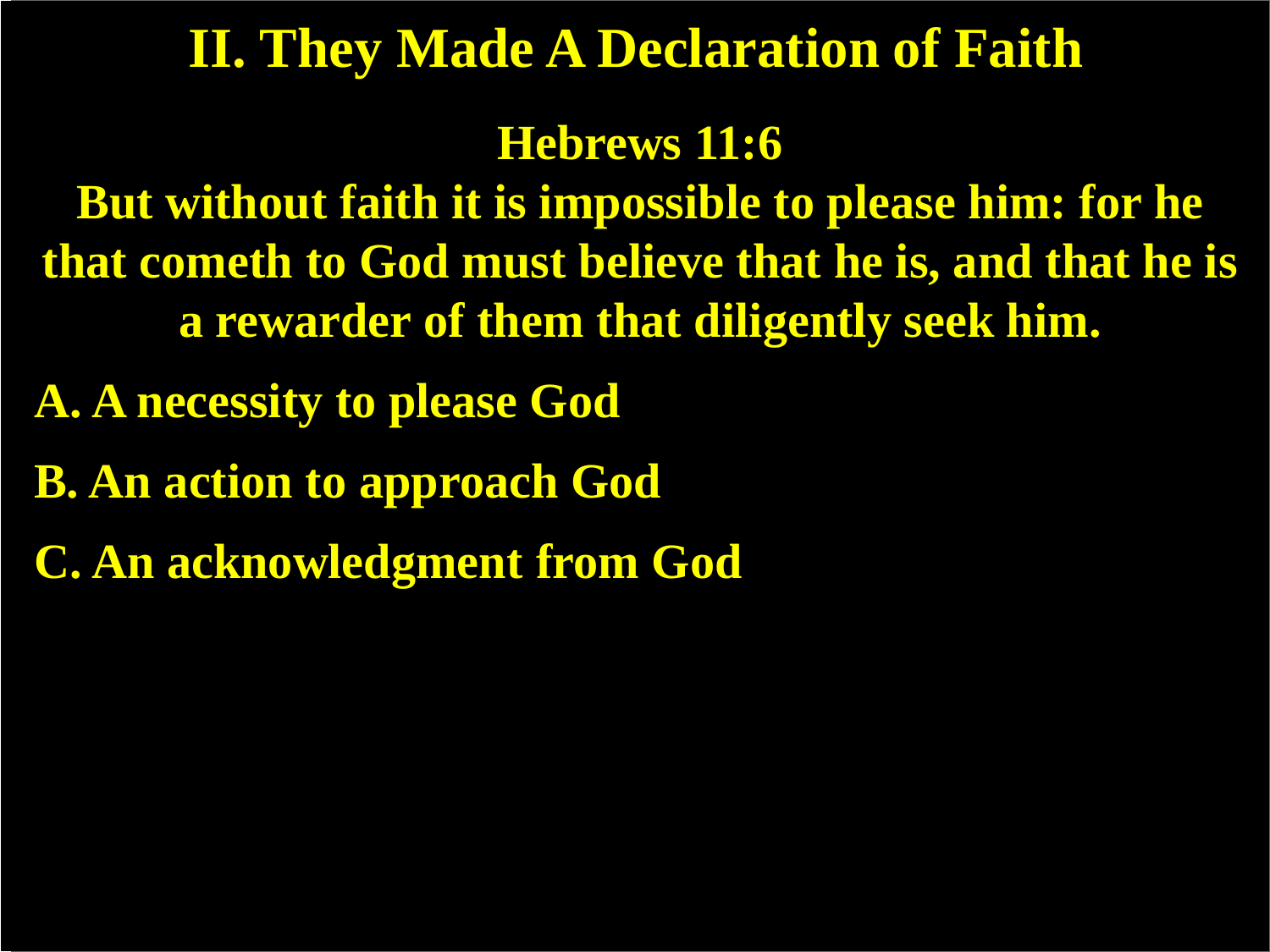#### **III. They Knew The Destination Of Faith**

#### **Hebrews 11:13-16**

- **13 These all died in faith, not having received the promises, but having seen them afar off, and were persuaded of them, and embraced them, and confessed that they were strangers and pilgrims on the earth. 14 For they that say such things declare plainly that they seek a country.**
- **15 And truly, if they had been mindful of that country from whence they came out, they might have had opportunity to have returned.**
- **16 But now they desire a better country, that is, an heavenly: wherefore God is not ashamed to be called their God: for he hath prepared for them a city.**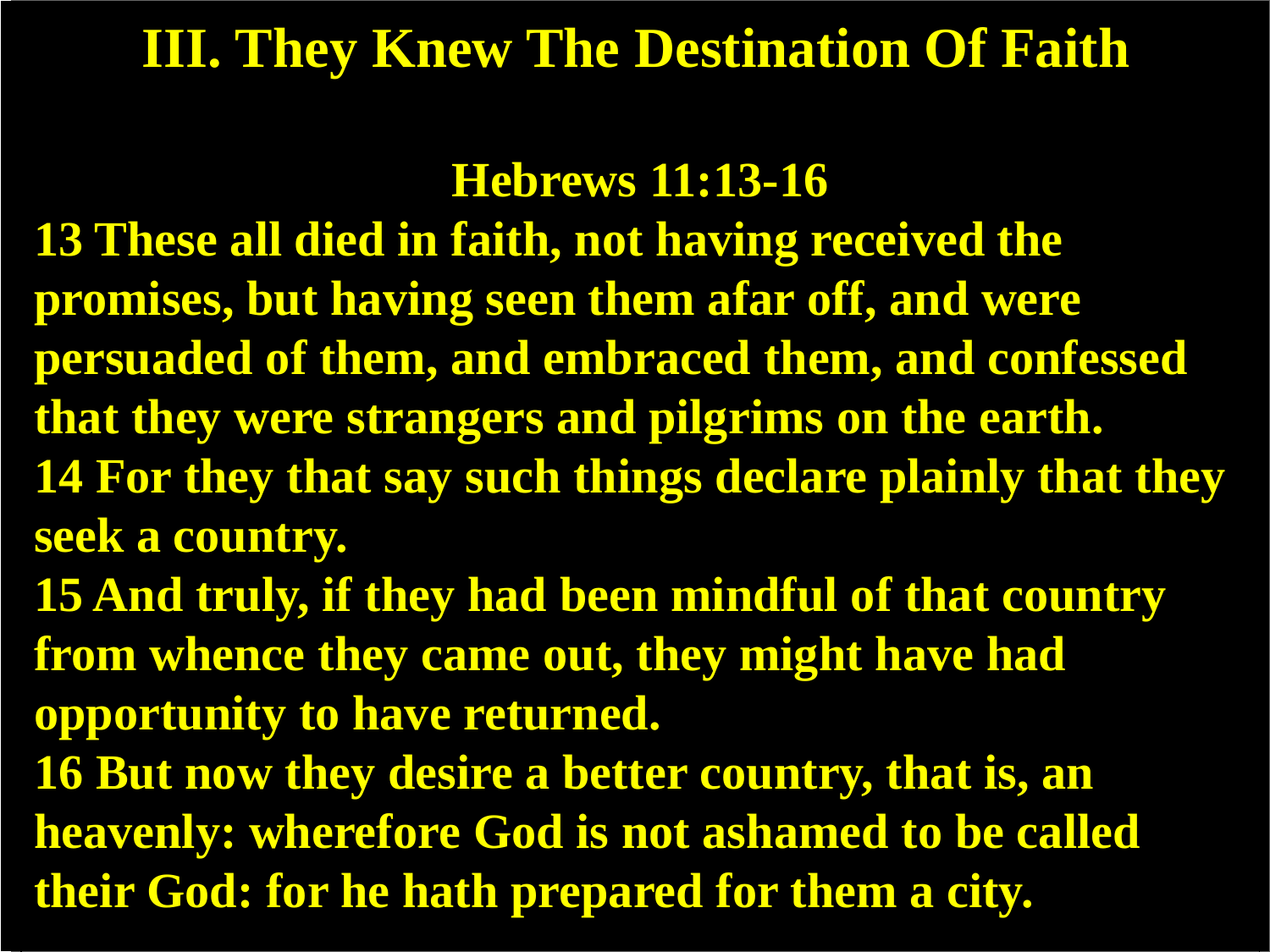**III. They Knew The Destination Of Faith** 

- **A. They died in faith**
- **B. They lived their faith Galatians 2:20**

**I am crucified with Christ: nevertheless I live; yet not I, but Christ liveth in me: and the life which I now live in the flesh I live by the faith of the Son of God, who loved me, and gave himself for me.**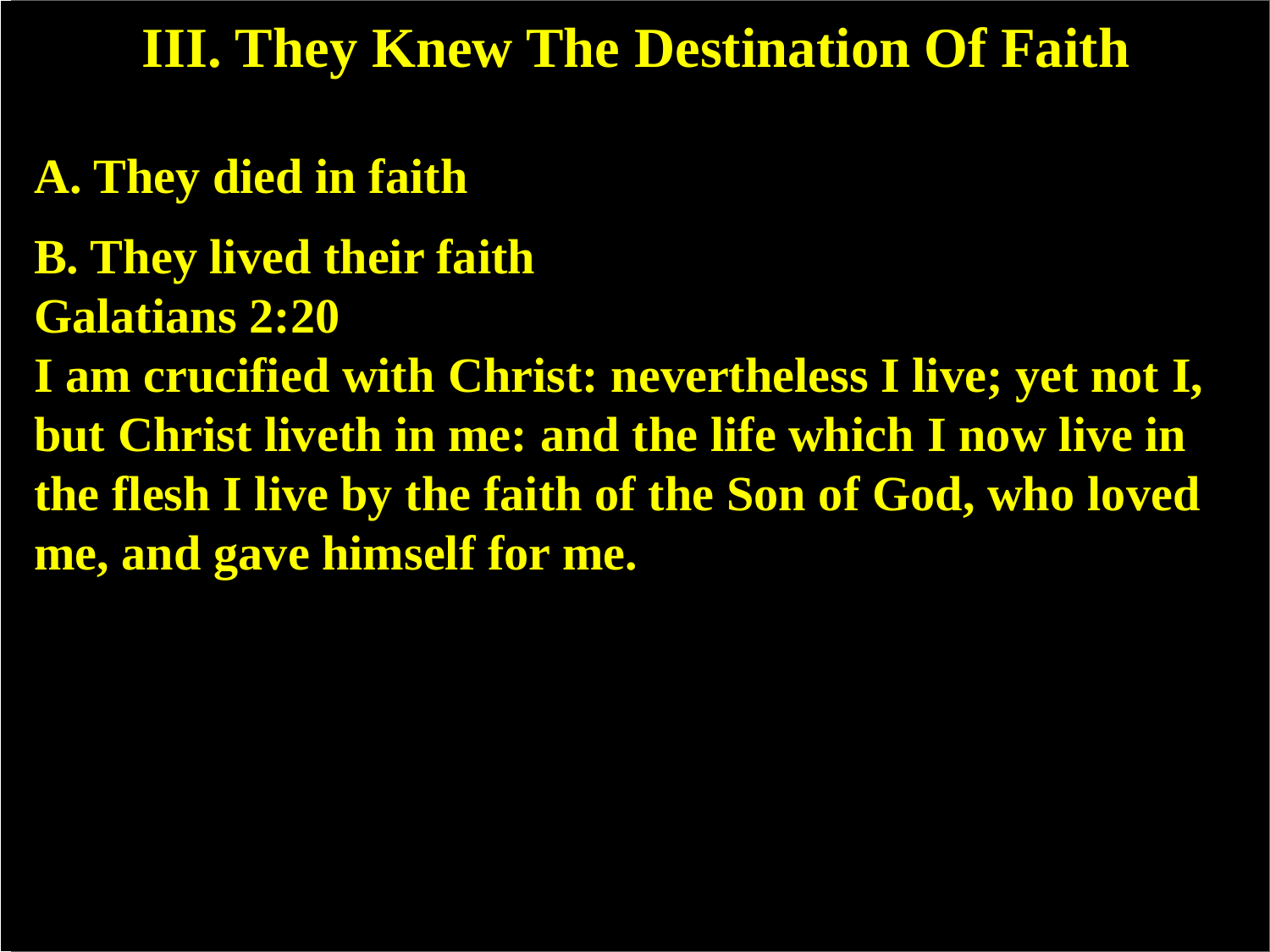**III. They Knew The Destination Of Faith** 

**C. They denied the place that faith took them from Luke 9:23**

**And he said to them all, If any man will come after me, let him deny himself, and take up his cross daily, and follow me.**

**D. They desired something better than this world Philippians 1:21 For to me to live is Christ, and to die is gain.**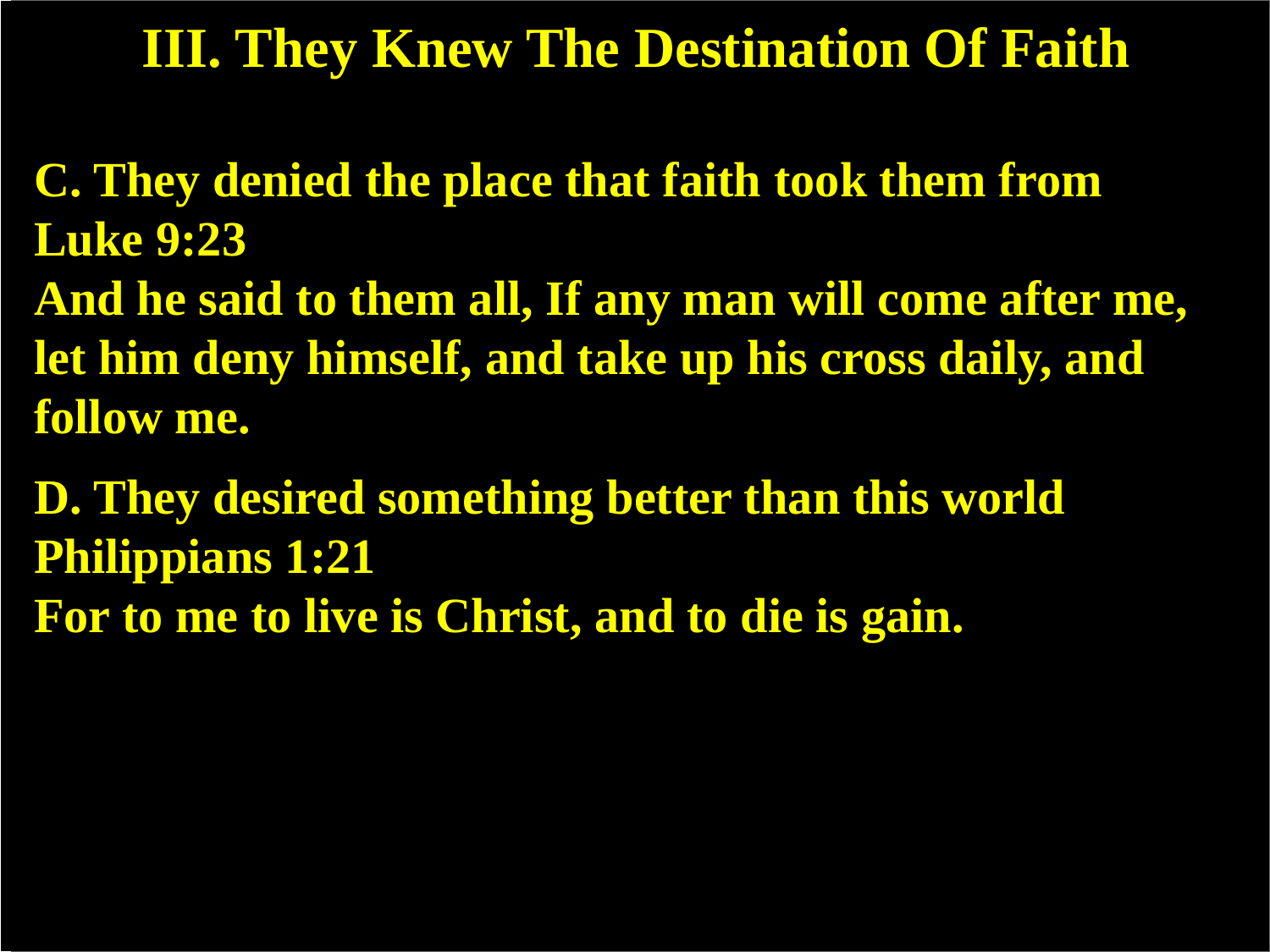### **IV. They Undertook A Walk of Faith**

**A. Abraham Hebrews 11:8**

**By faith Abraham, when he was called to go out into a place which he should after receive for an inheritance, obeyed; and he went out, not knowing whither he went.**

**Lesson: When God calls,** *Go*

**Hebrews 11:17 By faith Abraham, when he was tried, offered up Isaac: and he that had received the promises offered up his only begotten son,**

**Lesson: When tests come, trust**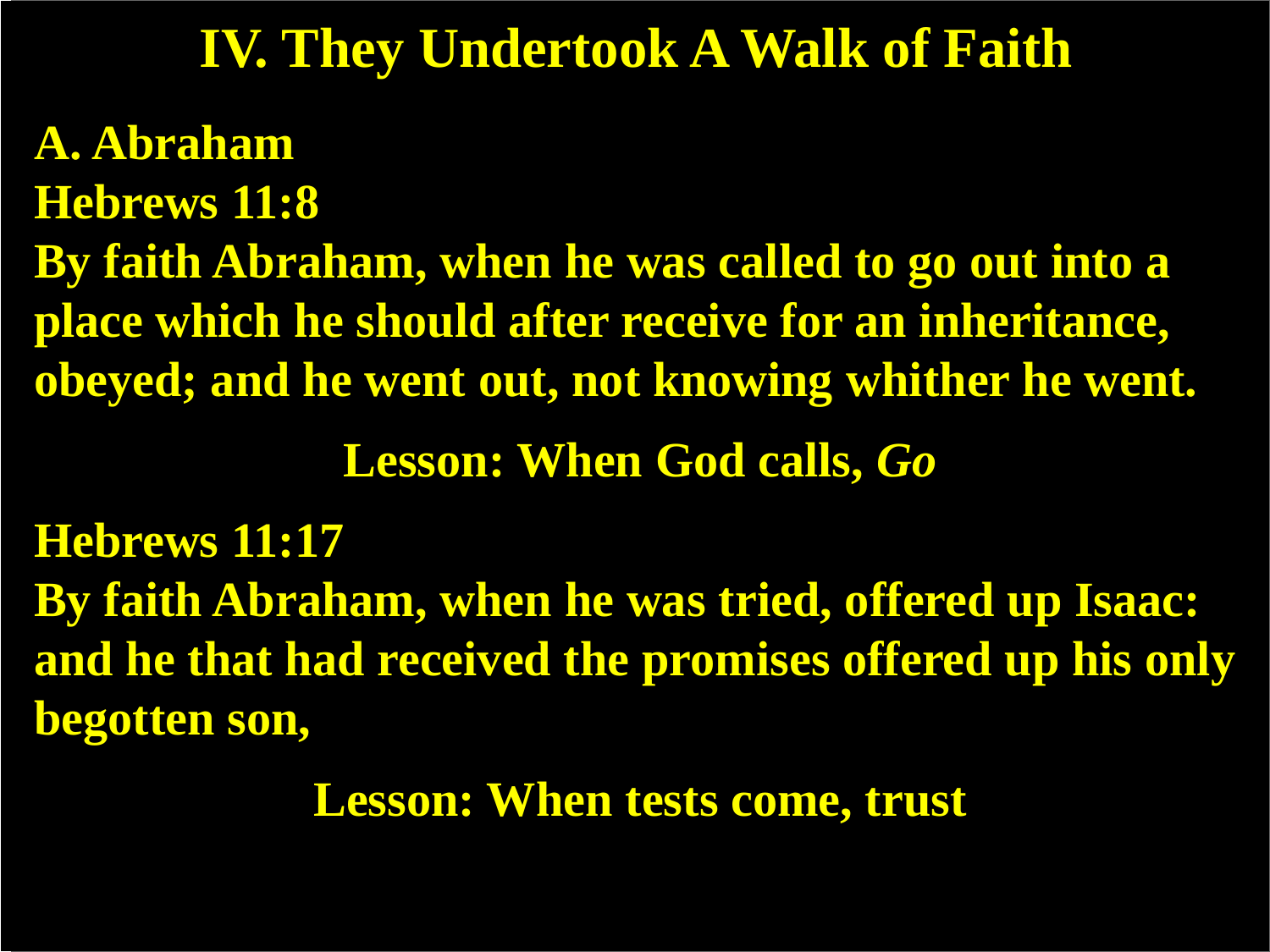#### **IV. They Undertook A Walk of Faith**

**B. Moses Hebrews 11:29 By faith they passed through the Red sea as by dry land: which the Egyptians assaying to do were drowned.**

**Lesson: Against overwhelming odds, move forward**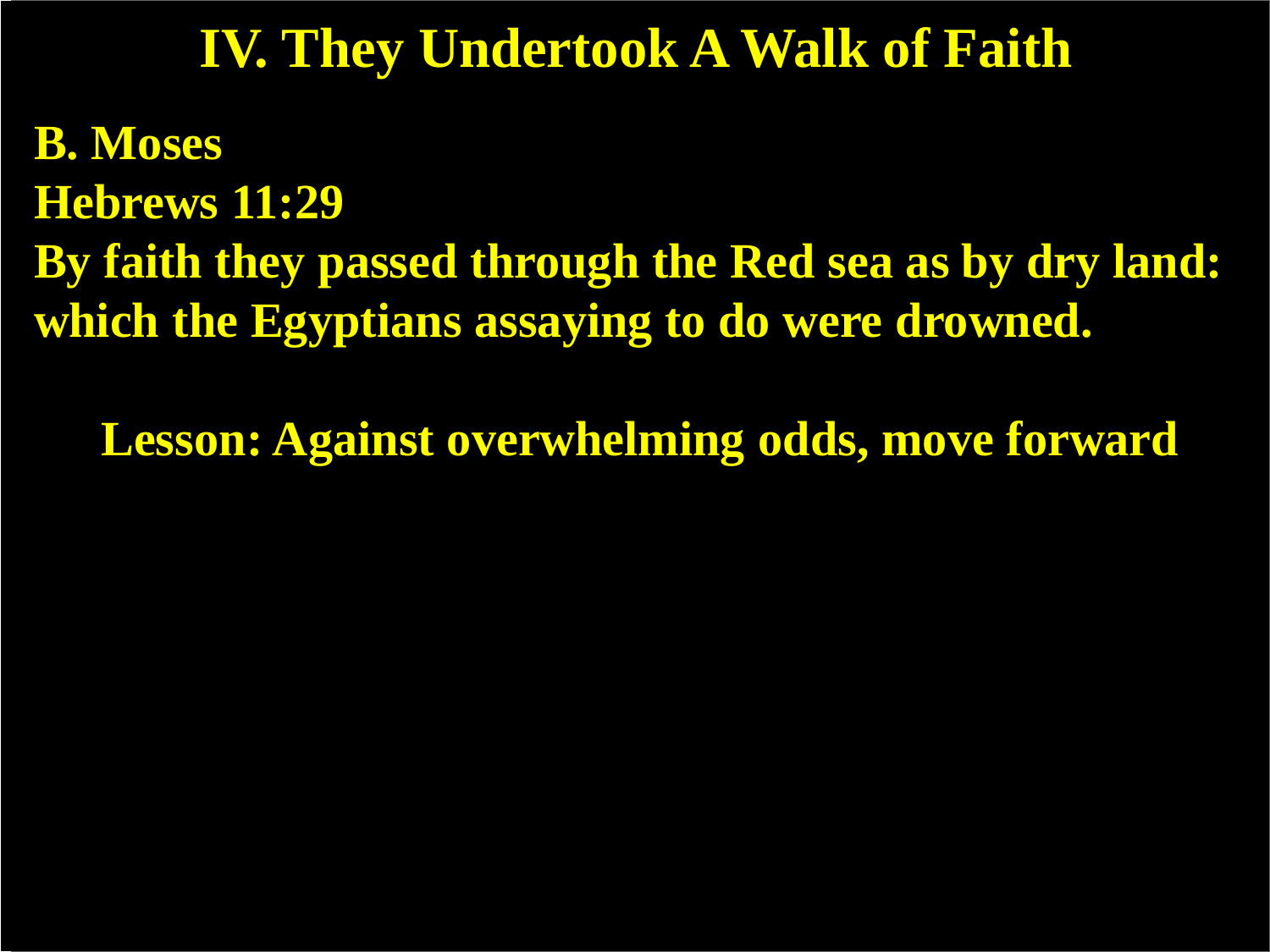#### **IV. They Undertook A Walk of Faith**

**C. Joshua Hebrews 11:30 By faith the walls of Jericho fell down, after they were compassed about seven days.**

**Lesson: When it doesn't make sense, keep going**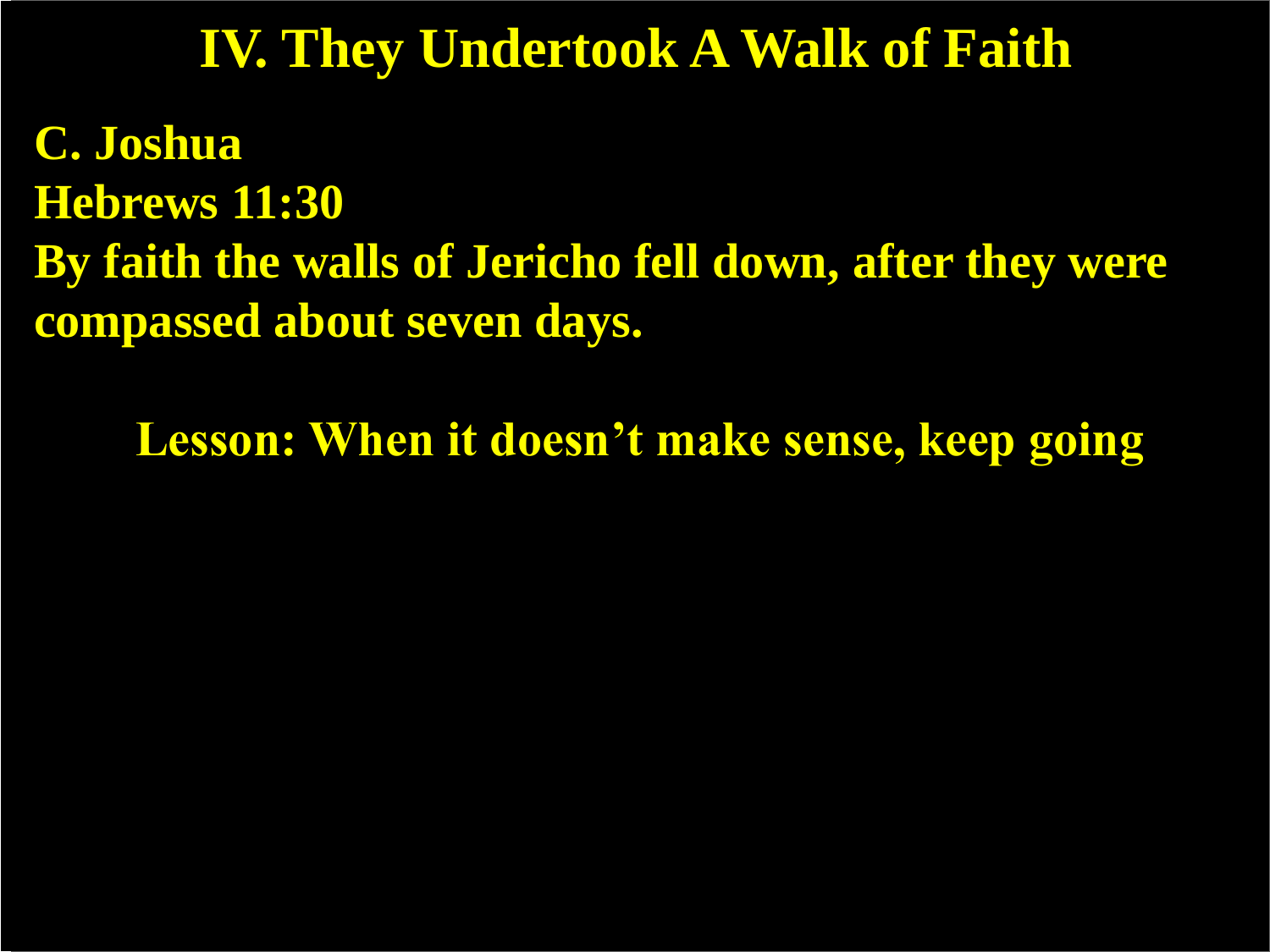## **V. They Accomplished The Works of Faith**

# **A. Noah Hebrews 11:7 By faith Noah, being warned of God of things not seen as yet, moved with fear, prepared an ark to the saving of his house; by the which he condemned the world, and became heir of the righteousness which is by faith.**

**Lesson: Though it is hard work and may take a lifetime keep working**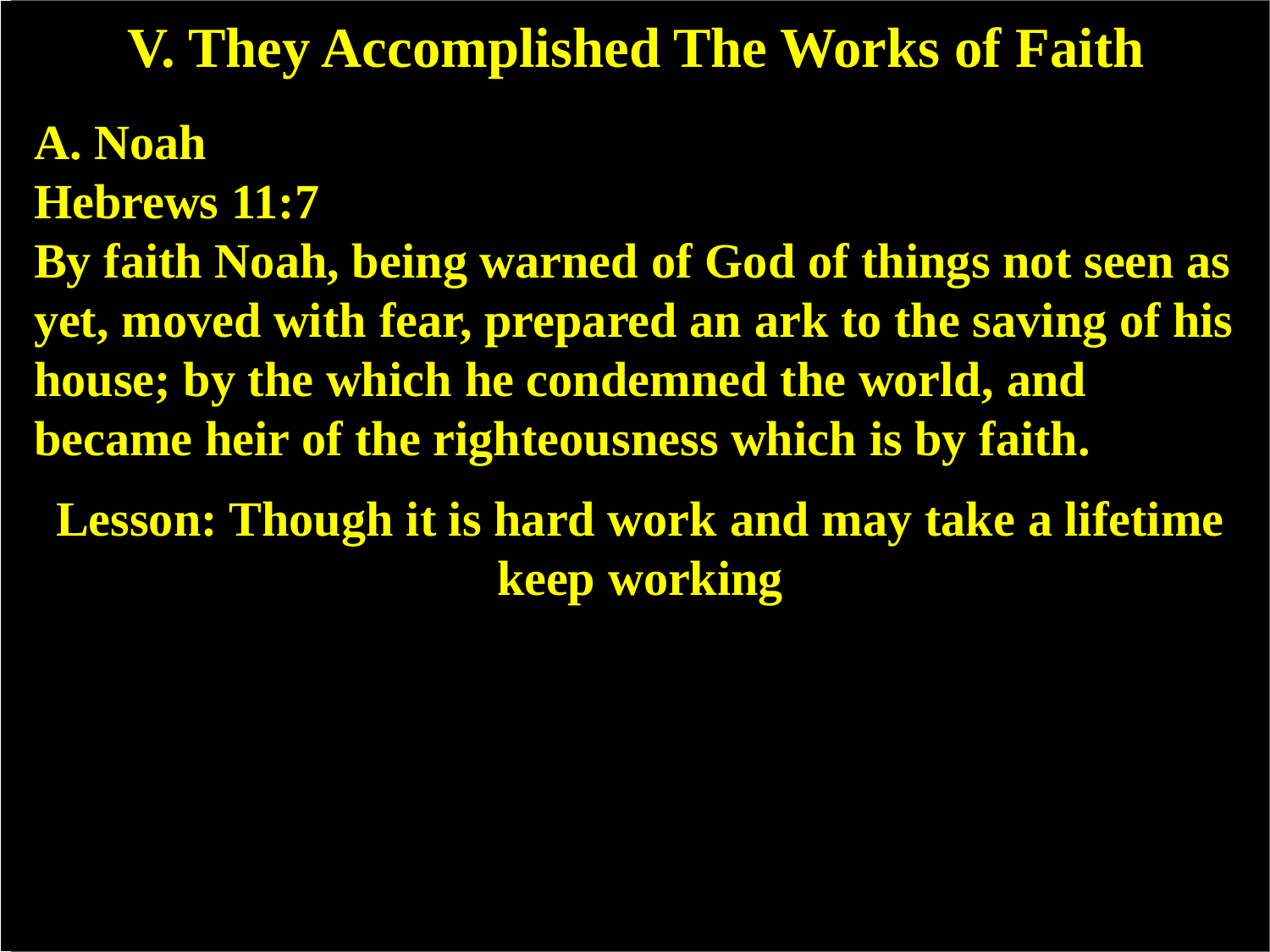**V. They Accomplished The Works of Faith**

**B. Rahab Hebrews 11:31 By faith the harlot Rahab perished not with them that believed not, when she had received the spies with peace. Lesson: Even though it involves great risk, side with God**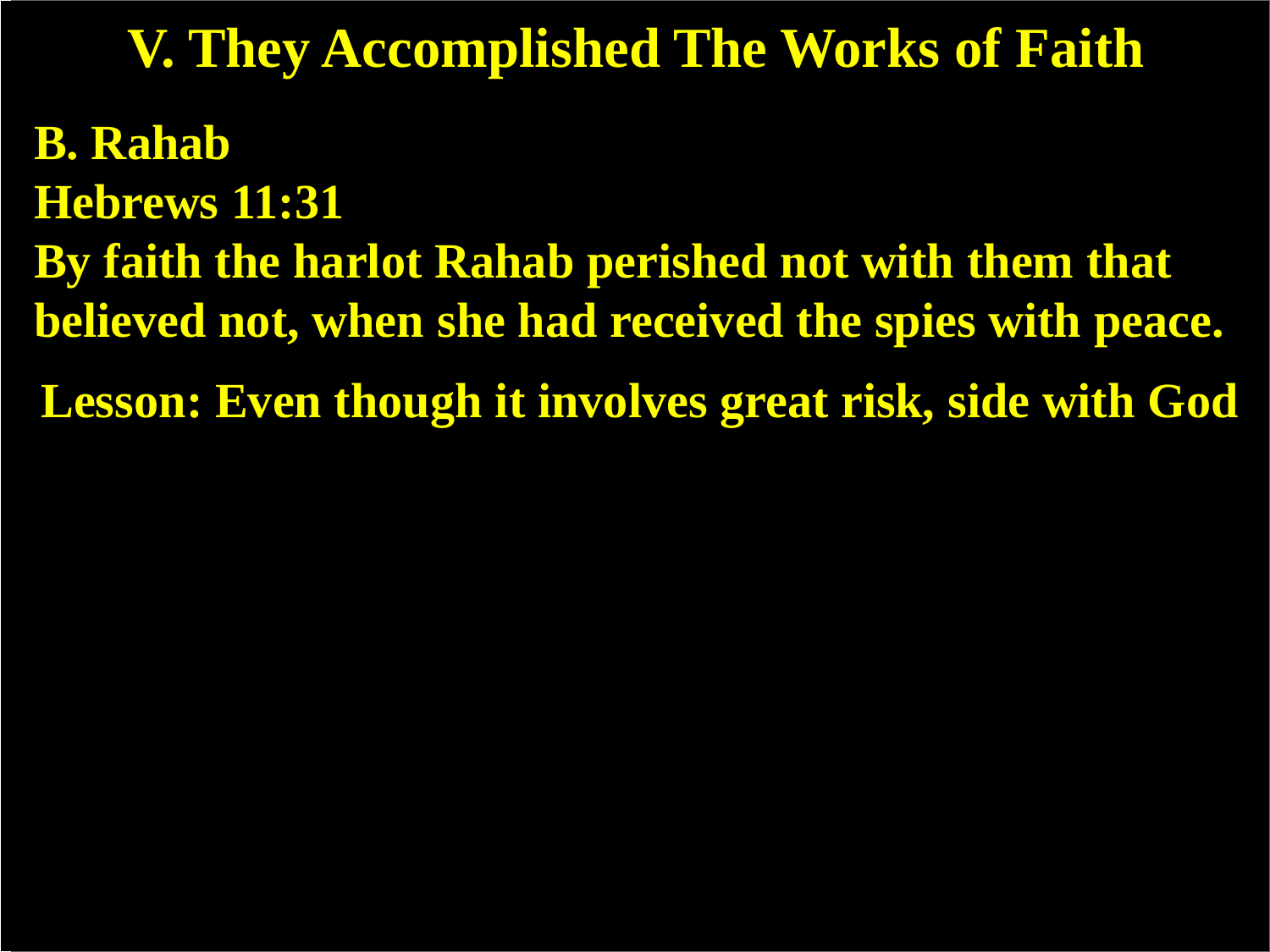## **V. They Accomplished The Works of Faith**

- **C. Others**
- **Hebrews 11:32-34**
- **32 And what shall I more say? for the time would fail me to tell of Gedeon, and of Barak, and of Samson, and of Jephthae; of David also, and Samuel, and of the prophets:**
- **33 Who through faith subdued kingdoms, wrought righteousness, obtained promises, stopped the mouths of lions.**
- **34 Quenched the violence of fire, escaped the edge of the sword, out of weakness were made strong, waxed valiant in fight, turned to flight the armies of the aliens.**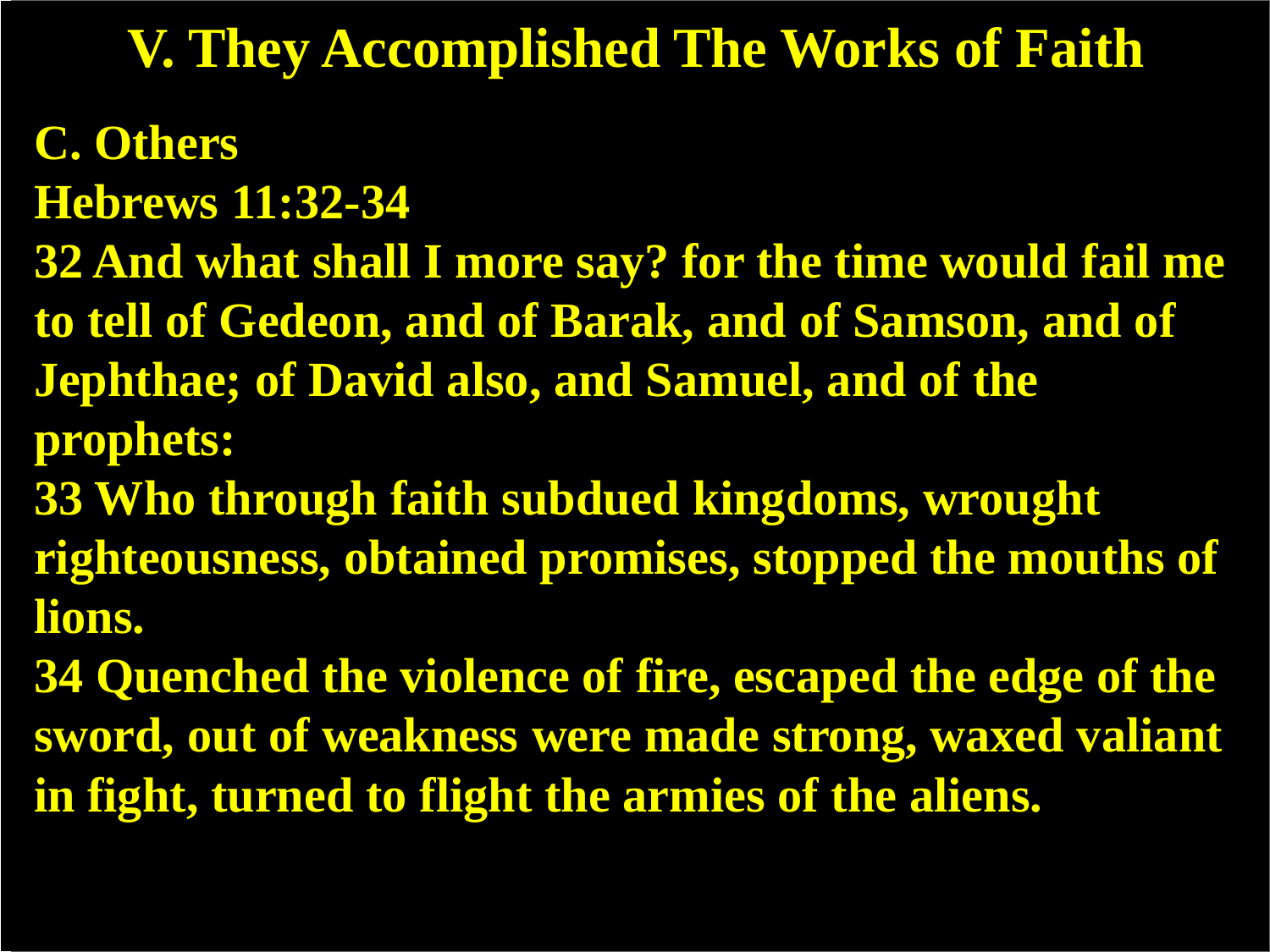**C. Others - continued V. They Accomplished The Works of Faith**

**Lesson: Every victory and every accomplishment in life is given to us by grace through faith 1 John 5:4 For whatsoever is born of God overcometh the world: and this is the victory that overcometh the world, even our faith.**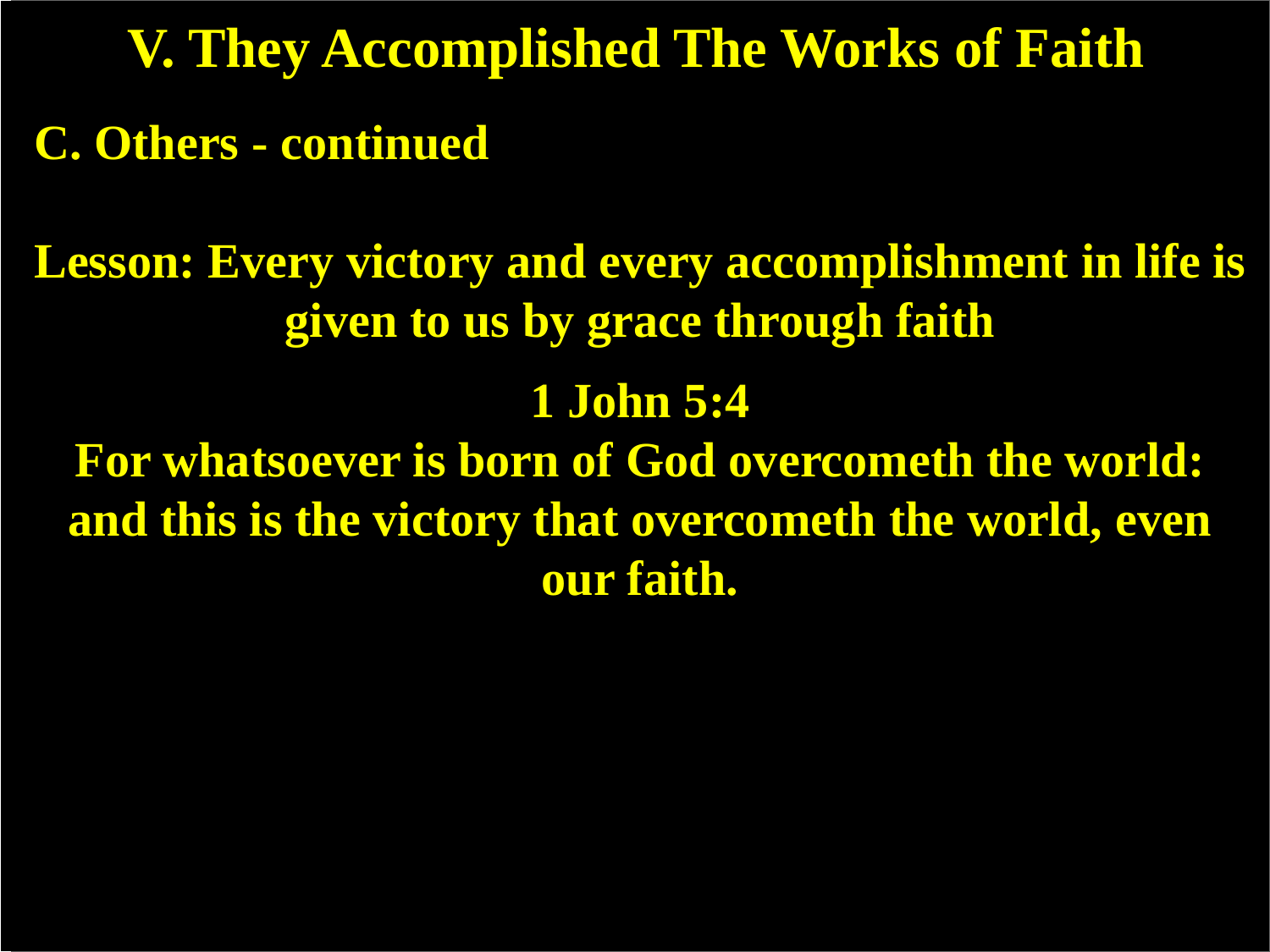## **VI. They Withstood The Trials of Faith**

**Hebrew 11:35-38**

**35 Women received their dead raised to life again: and others were tortured, not accepting deliverance; that they might obtain a better resurrection: 36 And others had trial of cruel mockings and scourgings, yea, moreover of bonds and imprisonment: 37 They were stoned, they were sawn asunder, were tempted, were slain with the sword: they wandered about in sheepskins and goatskins; being destitute, afflicted, tormented;**

**38 (Of whom the world was not worthy:) they wandered in deserts, and in mountains, and in dens and caves of the earth.**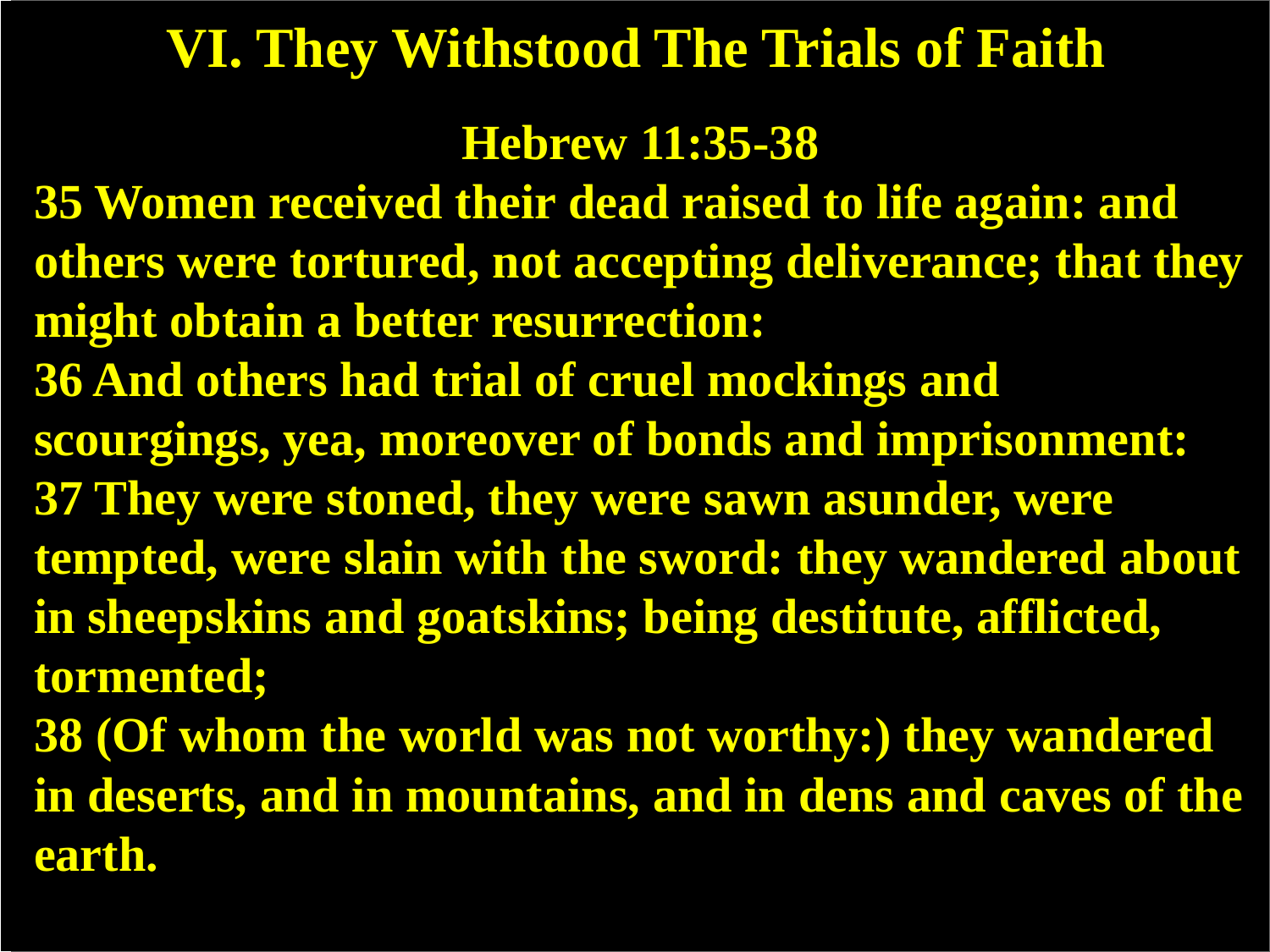## **VI. They Withstood The Trials of Faith**

**Lesson: When life goes bad don't give up. There is a better life coming**

**A. They did not receive this promise in this world Hebrews 11:39 And these all, having obtained a good report through faith, received not the promise:**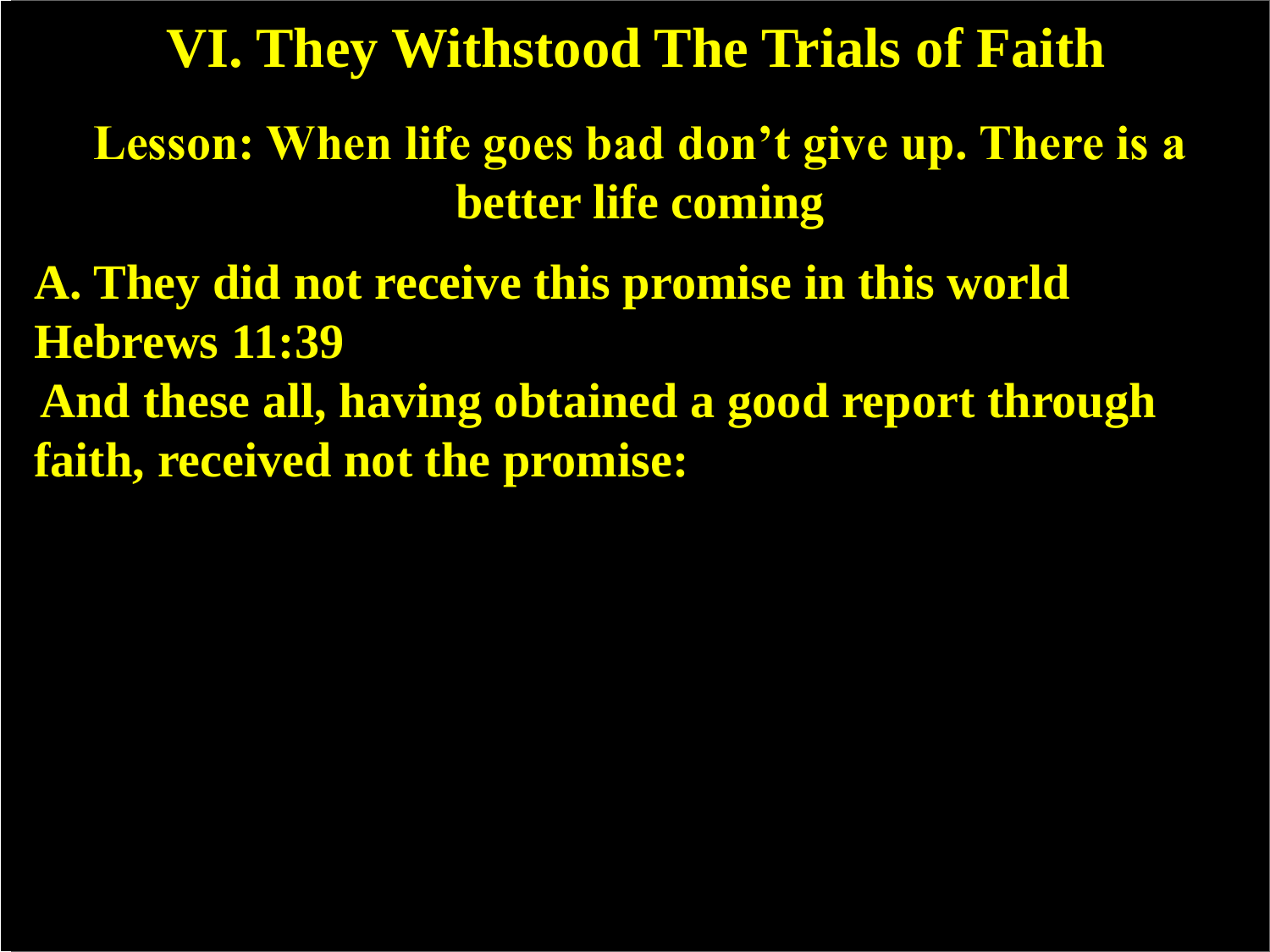## **VI. They Withstood The Trials of Faith**

## **When life goes bad don't give up. There is a better life coming**

**B. They could see this promise Acts 7:55-56 55 But he, being full of the Holy Ghost, looked up stedfastly into heaven, and saw the glory of God, and Jesus standing on the right hand of God, 56 And said, Behold, I see the heavens opened, and the Son of man standing on the right hand of God.**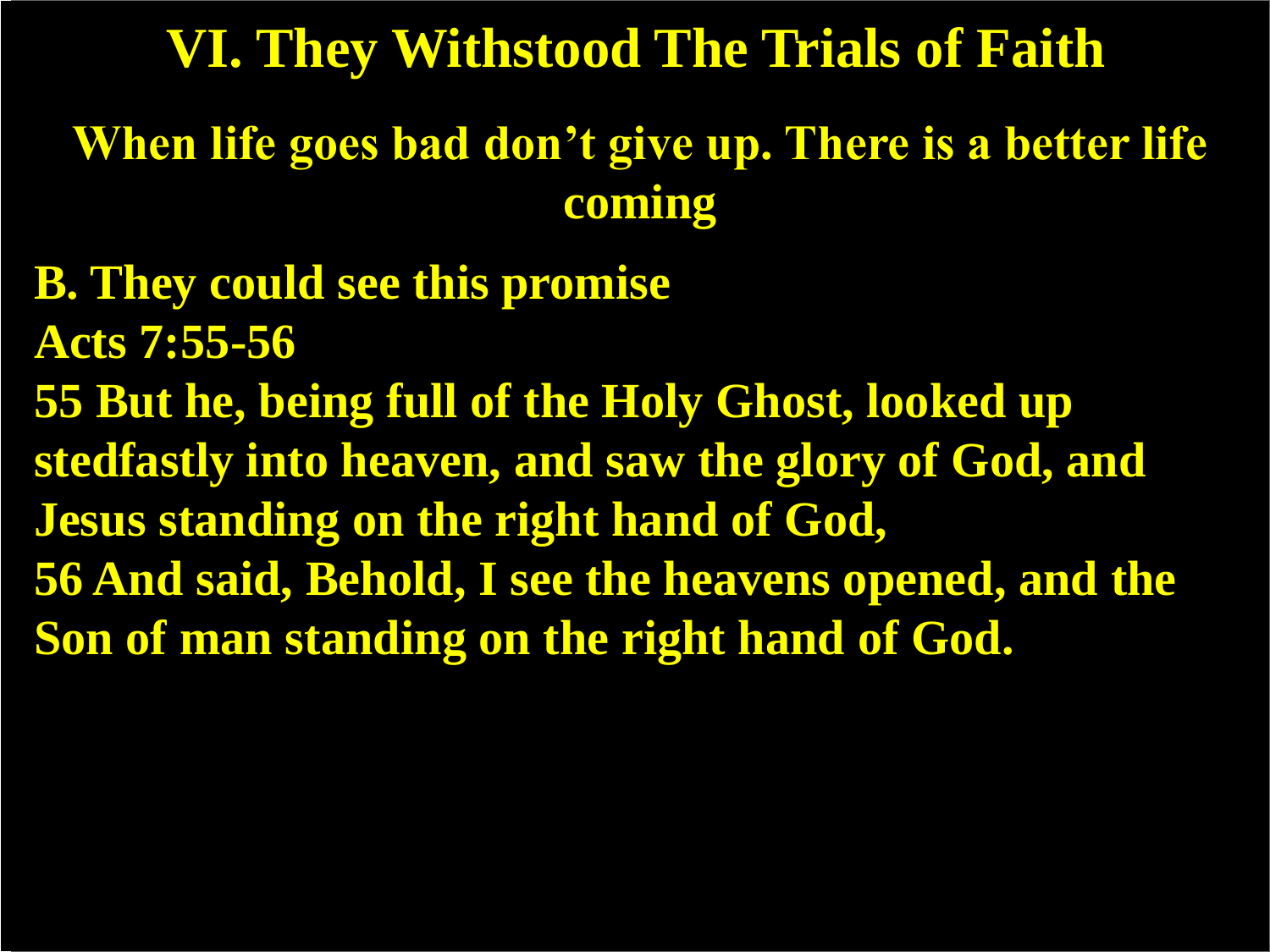#### **VII. They Have Become Our Witnesses Of Faith**

**Hebrews 12:1**

**Wherefore seeing we also are compassed about with so great a cloud of witnesses, let us lay aside every weight, and the sin which doth so easily beset us, and let us run with patience the race that is set before us,**

.